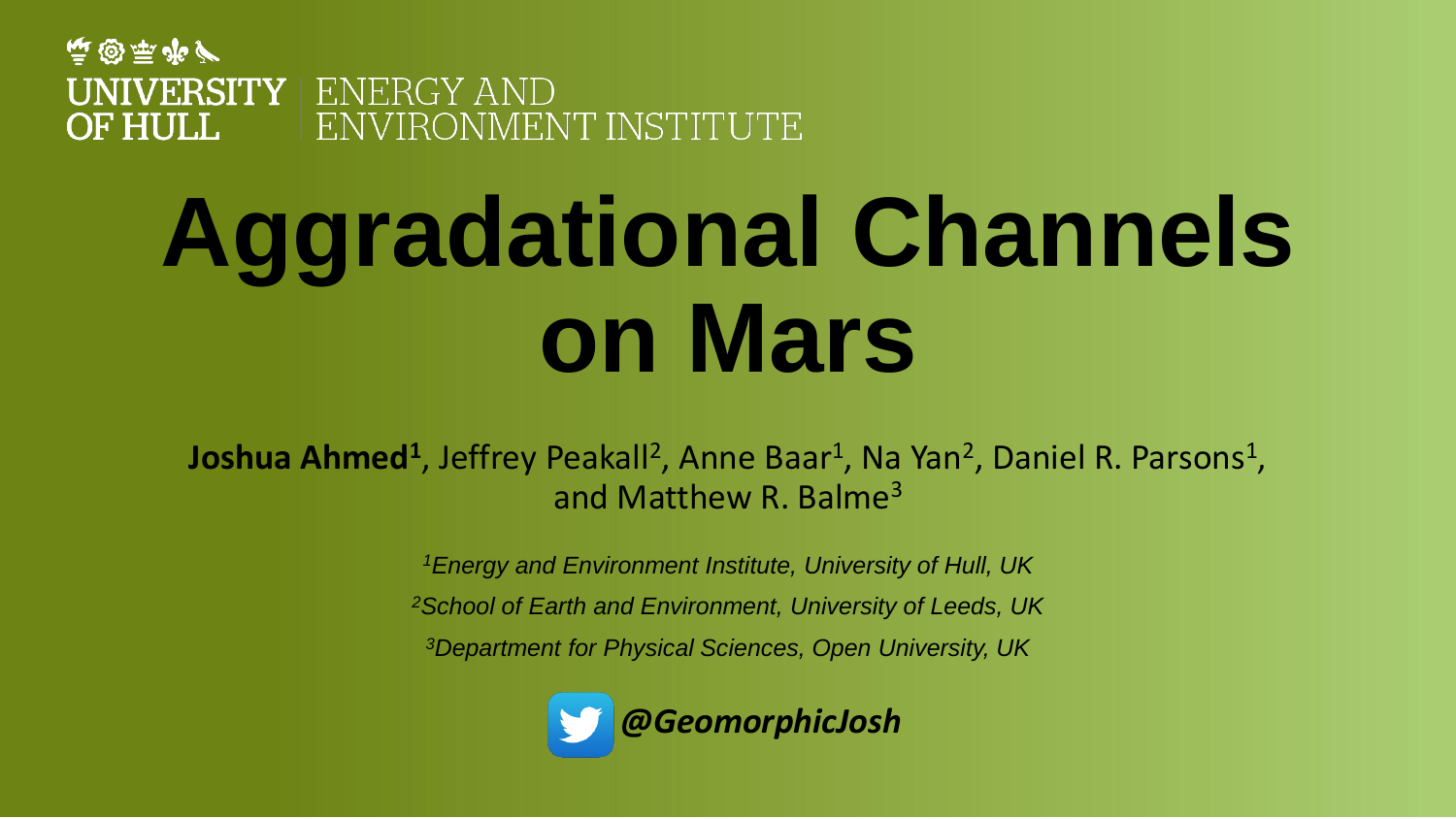#### **Context**

- Though cold and arid now, there is widespread evidence to suggest liquid water was once common across Mars.
- However, the timing, persistence, and magnitude of this water is disputed.





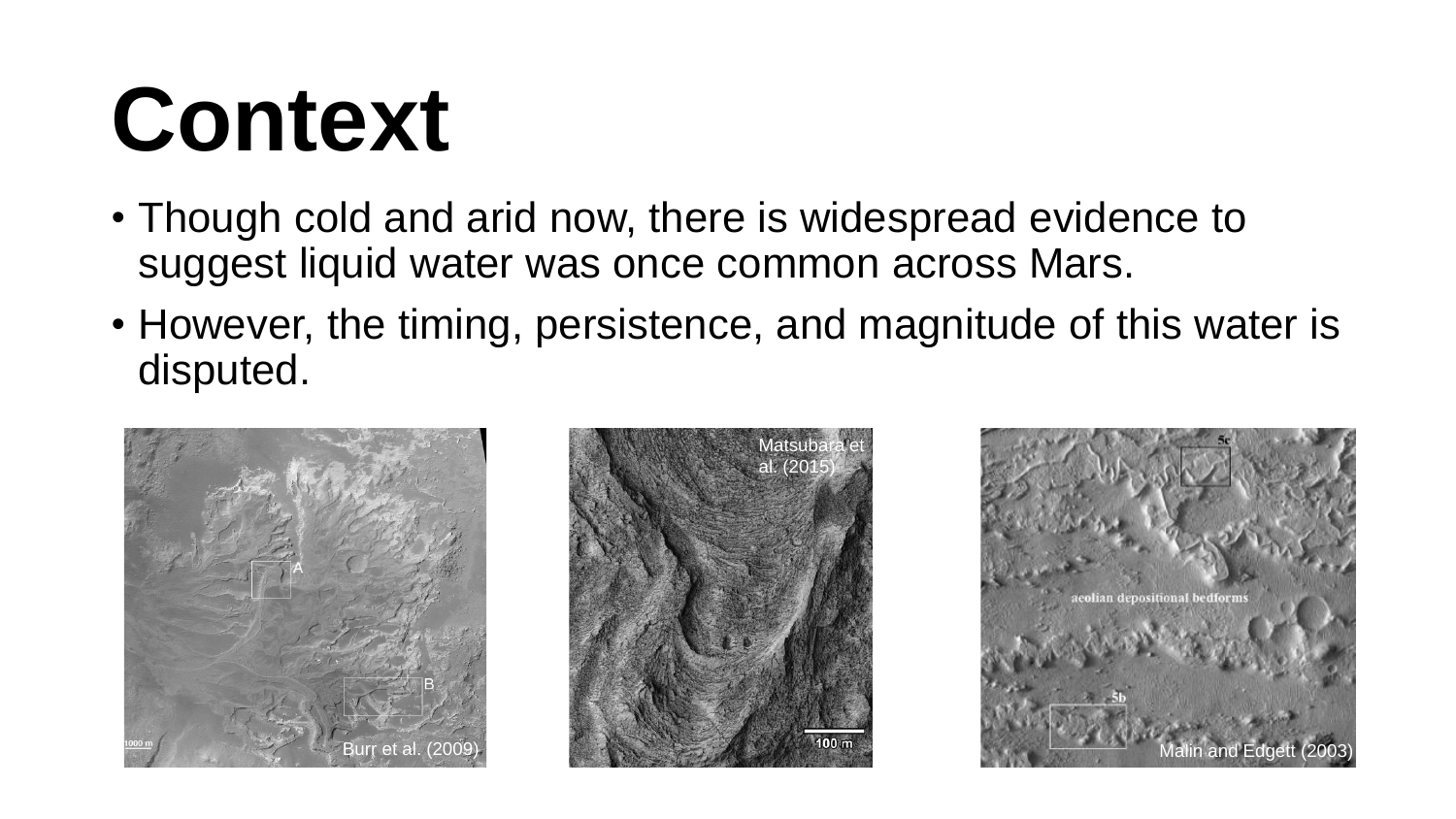# **Challenge**

- On some of the preserved Martian topography, we were fascinated by the preservation of growth increments on the inside of meander bends (inferred to represent scroll bars or lateral accretion packages) on some of these sinuous channels
- Most studies have neglected to examine topography at the meander -scale, thus potentially missing vital information that would provide insights to their formation.
- **Here we examine the a preserved sinuous meandering channel in the Aeolis Dorsa to make inferences about the necessary conditions required to produce the observed topography.**

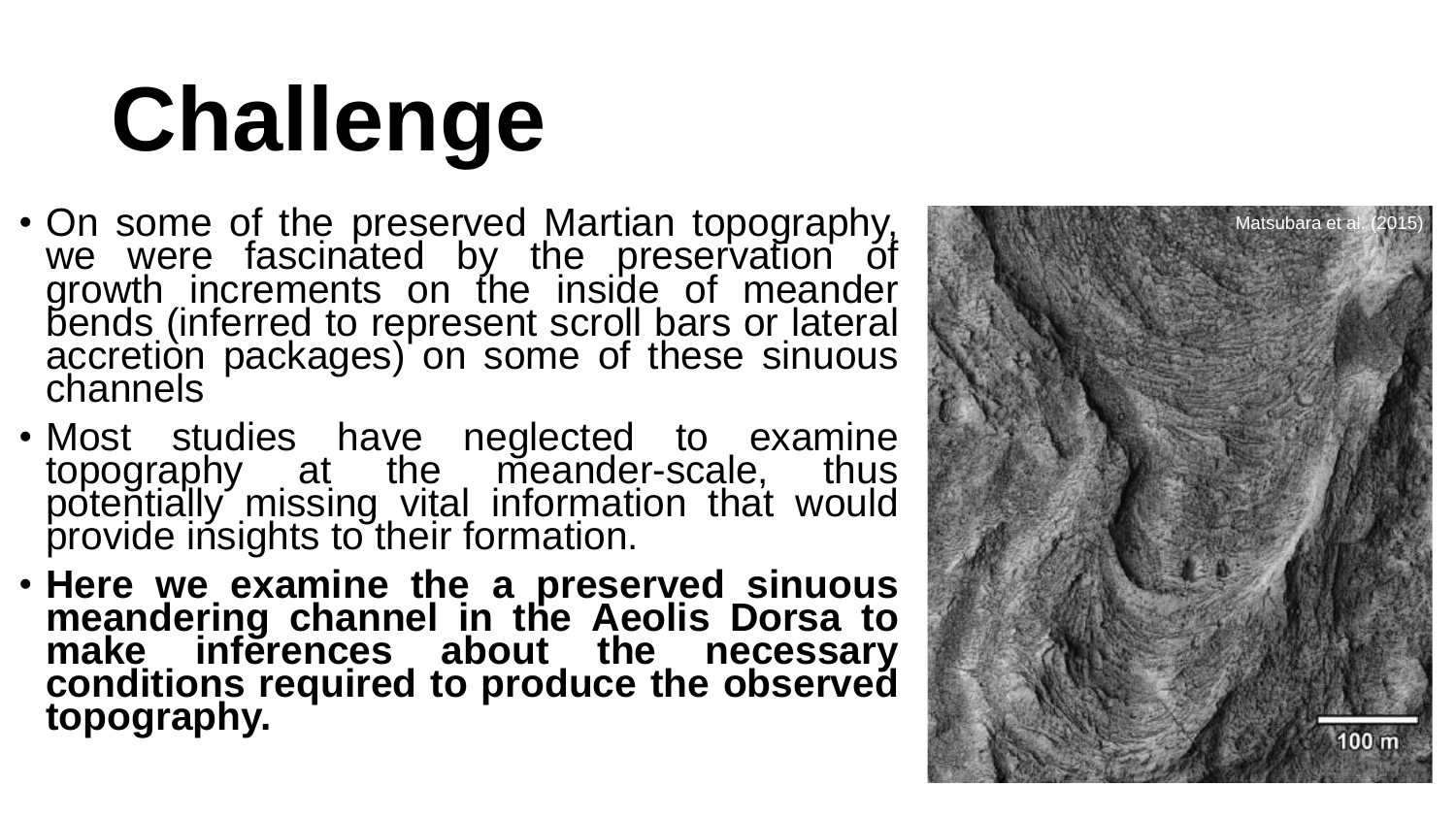### **Methods**

- We use a 1-m resolution HiRISE DEM to identify [topographic](https://hirise.lpl.arizona.edu/) changes in 17 meanders for a channel in the Aeolis Dorsa
- We calculate changes in scroll bar elevation and levee slope with distance and compare with terrestrial analogues to deduce possible formative conditions.

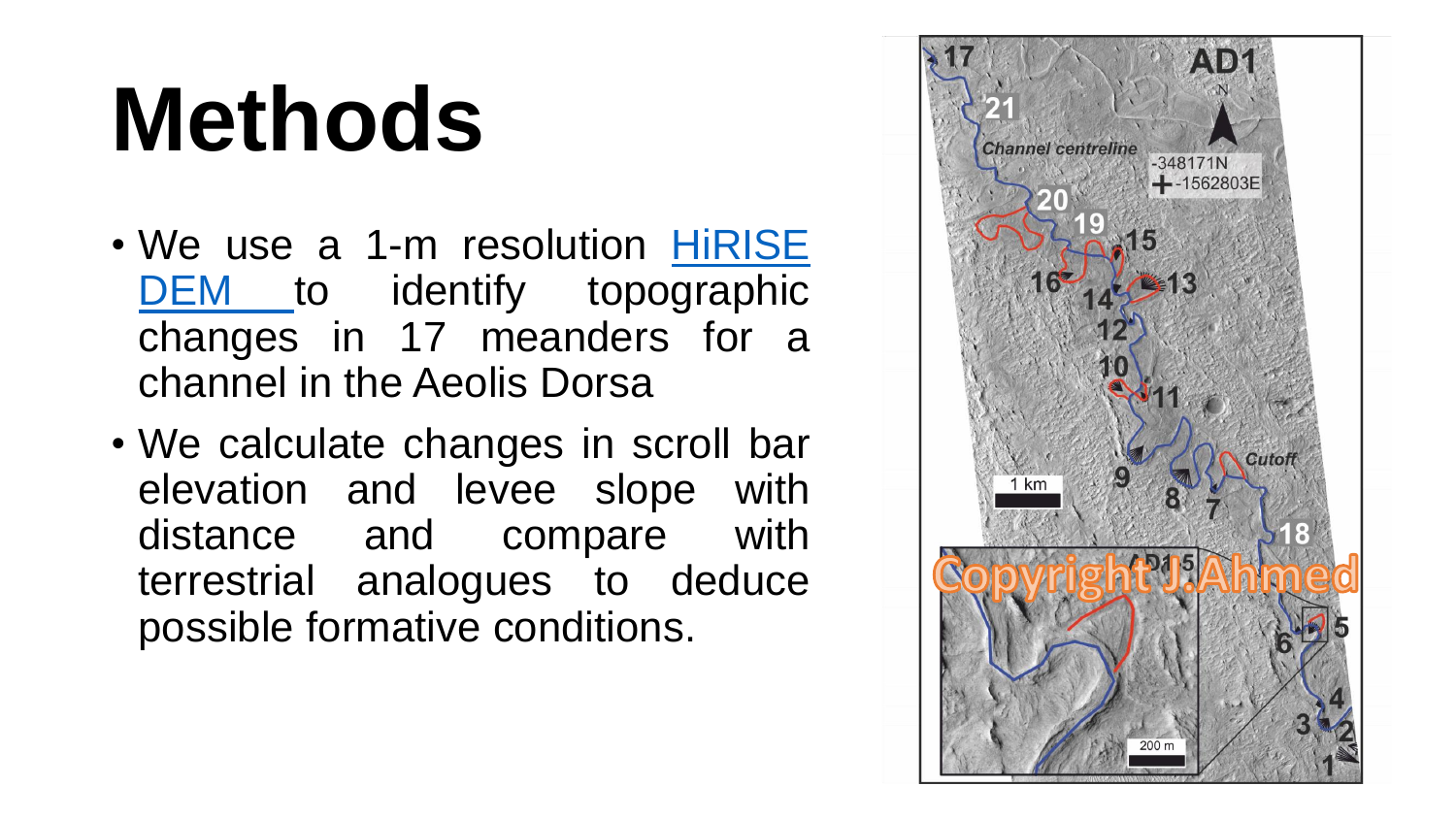# **(some)Results**

- Profiles emanated at the inner bank and extended up to the preserved channel crest.
- Profiles show some variation due to preservation quality (or depositional dynamics)
- Average topographic profiles for each of the 17 meanders indicates a general rising trajectory in elevation of the scroll bars with distance from a centre point at the inside of the bend

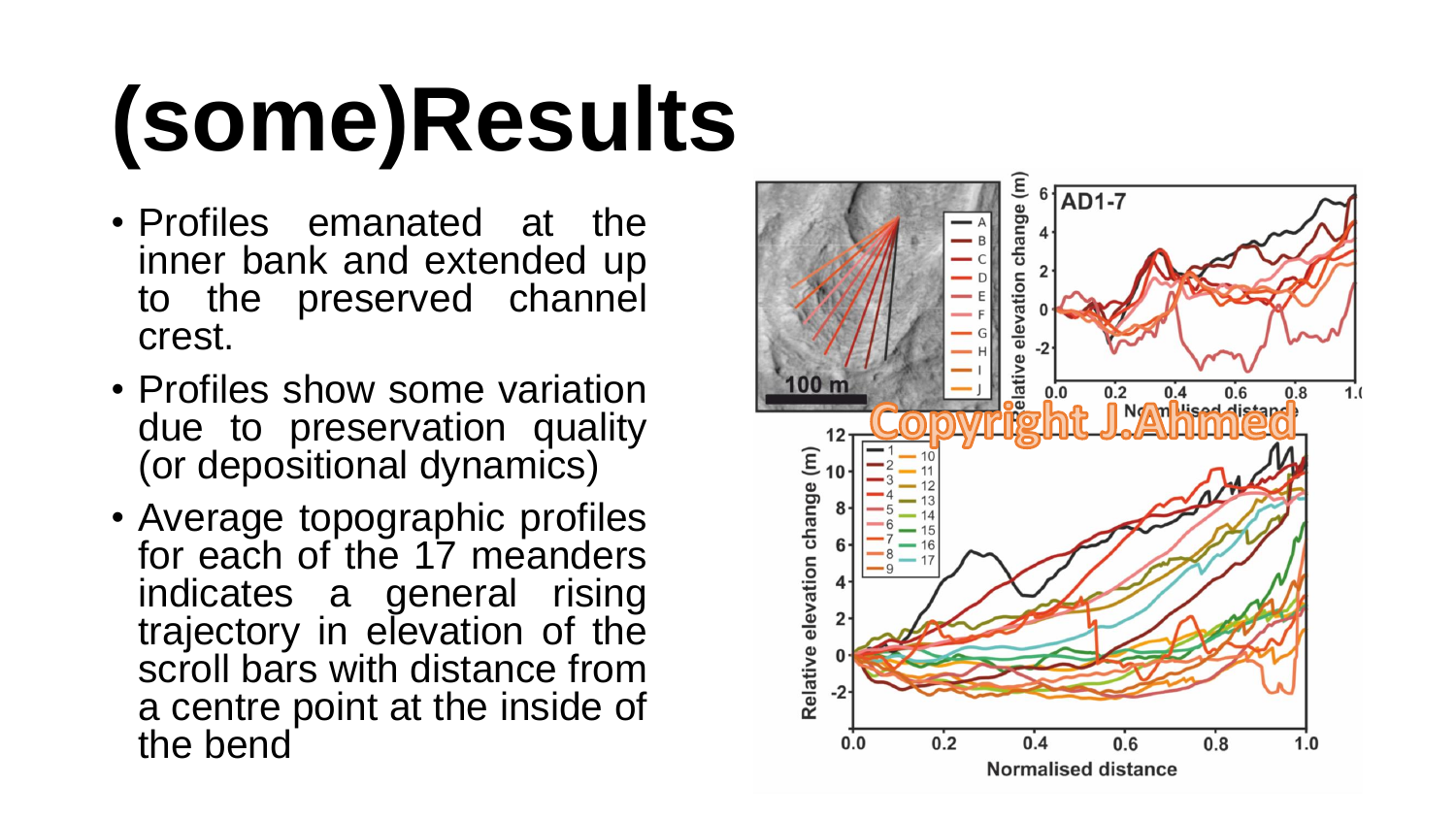# **(some)Results**

- Profiles emanated from the channel crest and descended into the flood basin.
- Profiles were variable suggesting the focus of sediment deposition changed through time (or preservation quality varied)
- Levee thicknesses exerted a strong control on slopes which were much larger than those observed on active terrestrial rivers.

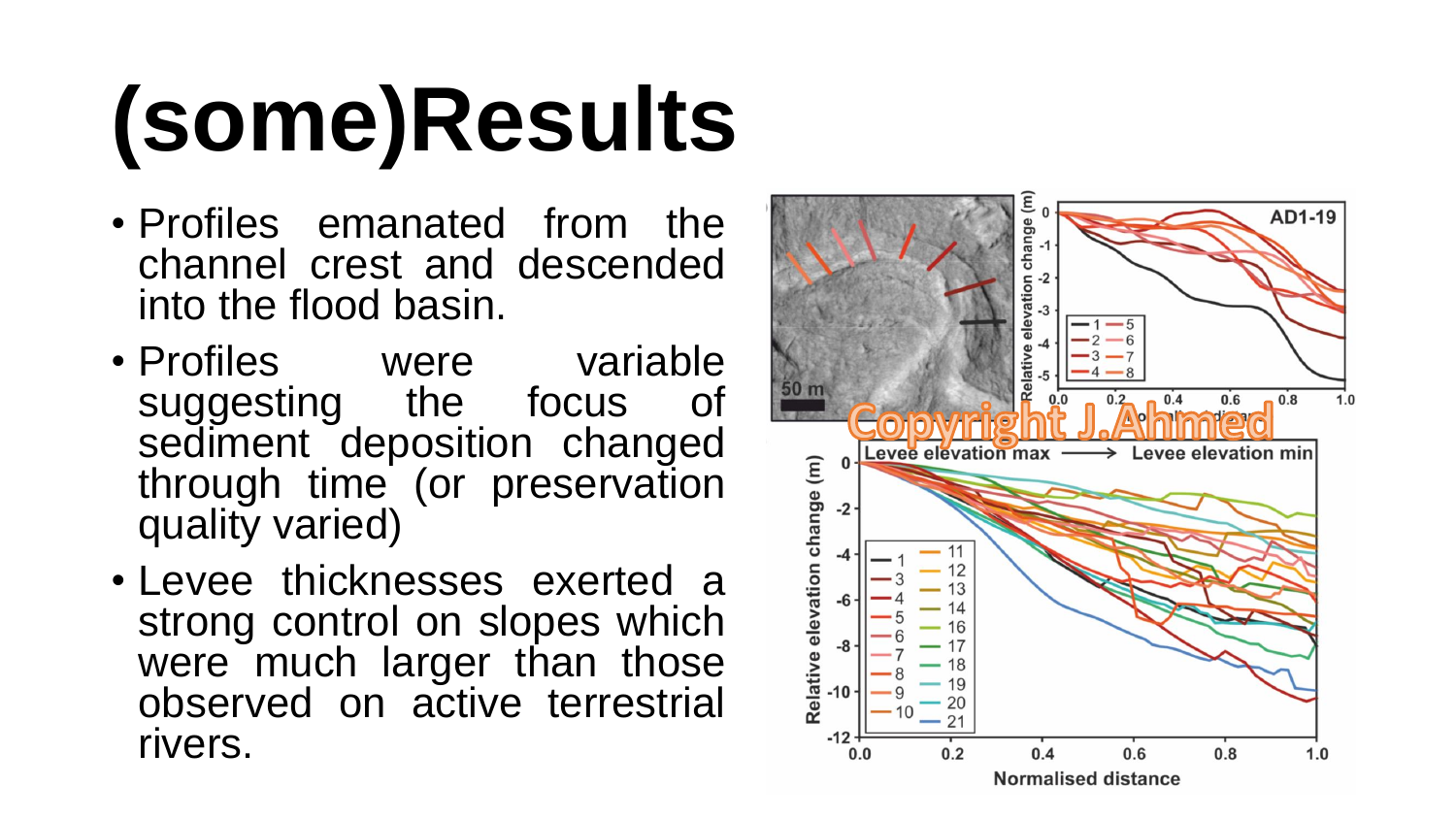## **Interpretations and model**

- Vertical growth of scroll bars is indicative of aggradational conditions
- Aggradation requires an adequate and persistent sediment supply, flow variations, and relatively stable river banks (to confine channel flow)
- Previous work has shown that high sediment loads enhance channel migration in non-cohesive river banks. However, the introduction of cohesion (e.g., from fine-grained clays as are widespread on Mars), could provide feasible conditions in which moderate sediment supply, variable discharge, and slow migration co-exist.